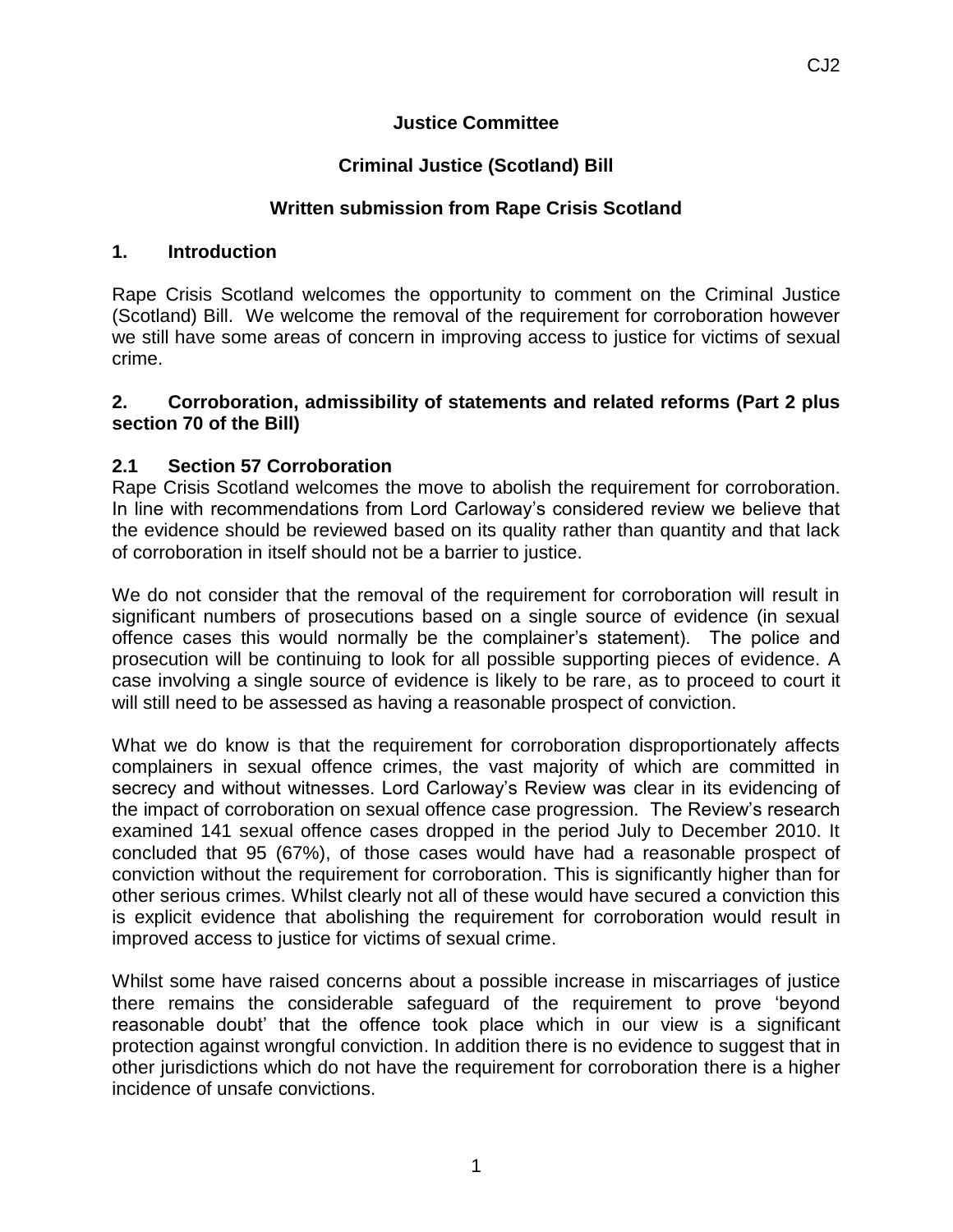## **2.2 Section 59**

We are disappointed to note however that the removal of the need for corroboration should not apply retrospectively and would urge the Government to reconsider this. This in effect means survivors of historic child sexual abuse or rape will continue to face this barrier to justice and that regardless of the quality and nature of their evidence their case has no chance of being heard. Given that there is a precedent in applying retrospective application as in the Double Jeopardy (Scotland) Act 2011 we would urge the Government to review this.

## **3. Court procedures (Part 3 plus section 86 of the Bill)**

## **3.1 Section 70 Jury Majority**

Rape Crisis Scotland has some concerns about the raising of the majority required for a jury to reach a guilty verdict from a simple majority of 8 to 10 out of 15. Whilst we are aware of the need to ensure adequate safeguards are in place to maintain a fair and robust justice system we are also keenly aware of the prevalence of prejudicial attitudes and misconceptions around sexual violence and the impact this could have. One of the intentions of this Bill, as we understand it, is about improving access to justice; addressing the considerable barriers for victims of sexual crime and addressing the consistently low conviction rate. One concern we have is that in moving to a higher majority requirement the effect will be a lowering of the conviction rate, given what we know about public perceptions around sexual violence and the likely impact this has on jury decision making.

Research consistently shows that public perceptions are significantly negatively biased and victim blaming, particularly towards women, around a number of key issues in sexual violence cases, such as previous consensual sexual contact, alcohol consumption, the nature of clothing and previous sexual history.

Research commissioned by the Scottish Government<sup>1</sup> shows that nearly a quarter of the Scottish public think women are at least partly responsible for rape if they have been drinking, and 27% of people blame women if they are wearing revealing clothing at the time of the attack. Juries are made up of members of the public and at least some of them are likely to hold these kinds of attitudes. We have real concerns about what this means for jury decision making in rape cases, and particularly so where a larger majority is required to reach a decision.

#### **3.2 Judicial Direction**

 $\overline{a}$ 

To assist juries in coming to informed decisions Rape Crisis Scotland would urge the Government to implement its previously stated commitment to introduce judicial direction in sexual offence cases, by giving factual information on delayed disclosure and apparent lack of physical resistance.

<sup>&</sup>lt;sup>1</sup> <http://www.scotland.gov.uk/Resource/Doc/232321/0063563.pdf>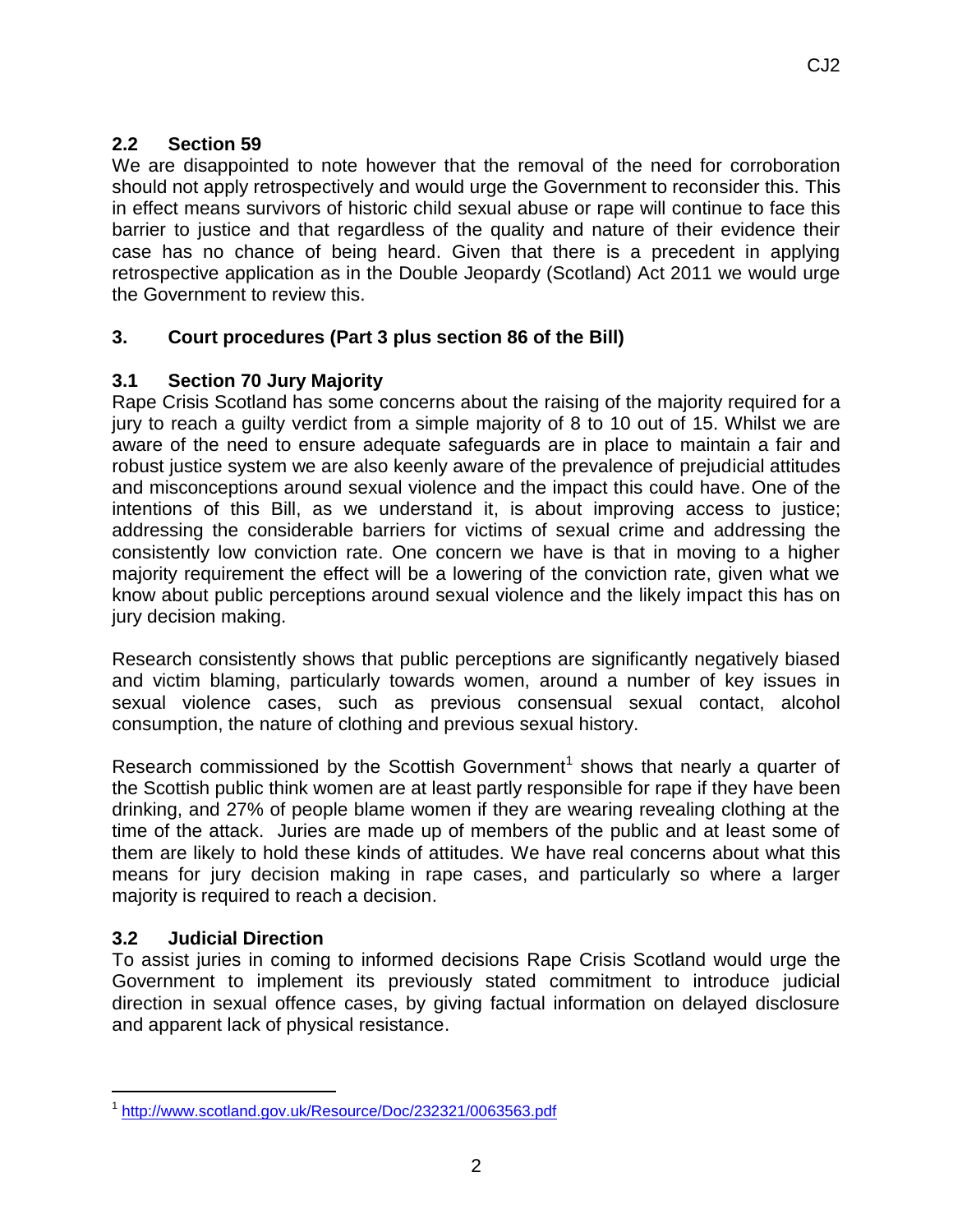## **3.2 Research**

Given the extensive research on mock juries' decision making and the influence of rape myths on this process  $2$  we would also urge the Government to explore the feasibility of conducting research into the factors influencing the jury's decision making process in Scotland. Whilst we appreciate the challenges this presents, in terms of addressing fair access to justice this issue merits further consideration.

#### **3.3 Public Attitudes**

On a wider note we would also ask that the Scottish Government commits to continuing to address and challenge prejudicial public attitudes, and thus those contained within juries as members of the public.

# **3.4 Evaluation**

Given some of the thrust of the current Bill is to improve access to justice we would also like to stress the importance of ensuring some form of evaluation to address any unintended consequences, as appeared to be the case with the Sexual Offences Scotland Act 2002 – see below.

## **4. Further considerations**

## **4.1 Not Proven Verdict**

Rape Crisis Scotland welcomes the commitment of the Scottish Government to review the future of the 'not proven' verdict. The not proven verdict is most commonly used in cases of rape and sexual violence. According to the Scottish government statistical bulletin for criminal proceedings 2010-11 the proportion of people receiving a not proven verdict for rape or attempted rape was 26% with sexual assault at 30%, significantly higher than the overall mean of 16%.

Jury members can be notoriously reluctant to convict in rape cases, even in cases where there is significant evidence, and we are concerned that the not proven verdict could contribute to wrongful acquittals.

An argument which has been used in the past for retaining the not proven verdict is that it at least enables complainers to be reassured that the verdict didn't mean that the jury didn't believe them. However, a not proven verdict is still an acquittal, and can be just as devastating as a not guilty verdict. Following an article in the Daily Record about the number of men accused of rape who were acquitted by means of the not proven verdict, a number of rape survivors and their families wrote into the paper to tell of the devastating impact this verdict had on their lives (see for example

[http://www.dailyrecord.co.uk/news/scottish-news/mum-who-endured-double-rape-](http://www.dailyrecord.co.uk/news/scottish-news/mum-who-endured-double-rape-1393744)

[1393744\)](http://www.dailyrecord.co.uk/news/scottish-news/mum-who-endured-double-rape-1393744). We believe that there is no convincing argument for retaining this verdict, and that it's removal would lead to a less confusing jury decision making process.

 $\overline{a}$ 2 For example BRIT. J. CRIMINOL. (2009) **49**, 202 – 219 REACTING TO RAPE *Exploring Mock Jurors ' Assessments of Complainant Credibility* Louise Ellison and Vanessa E. Munro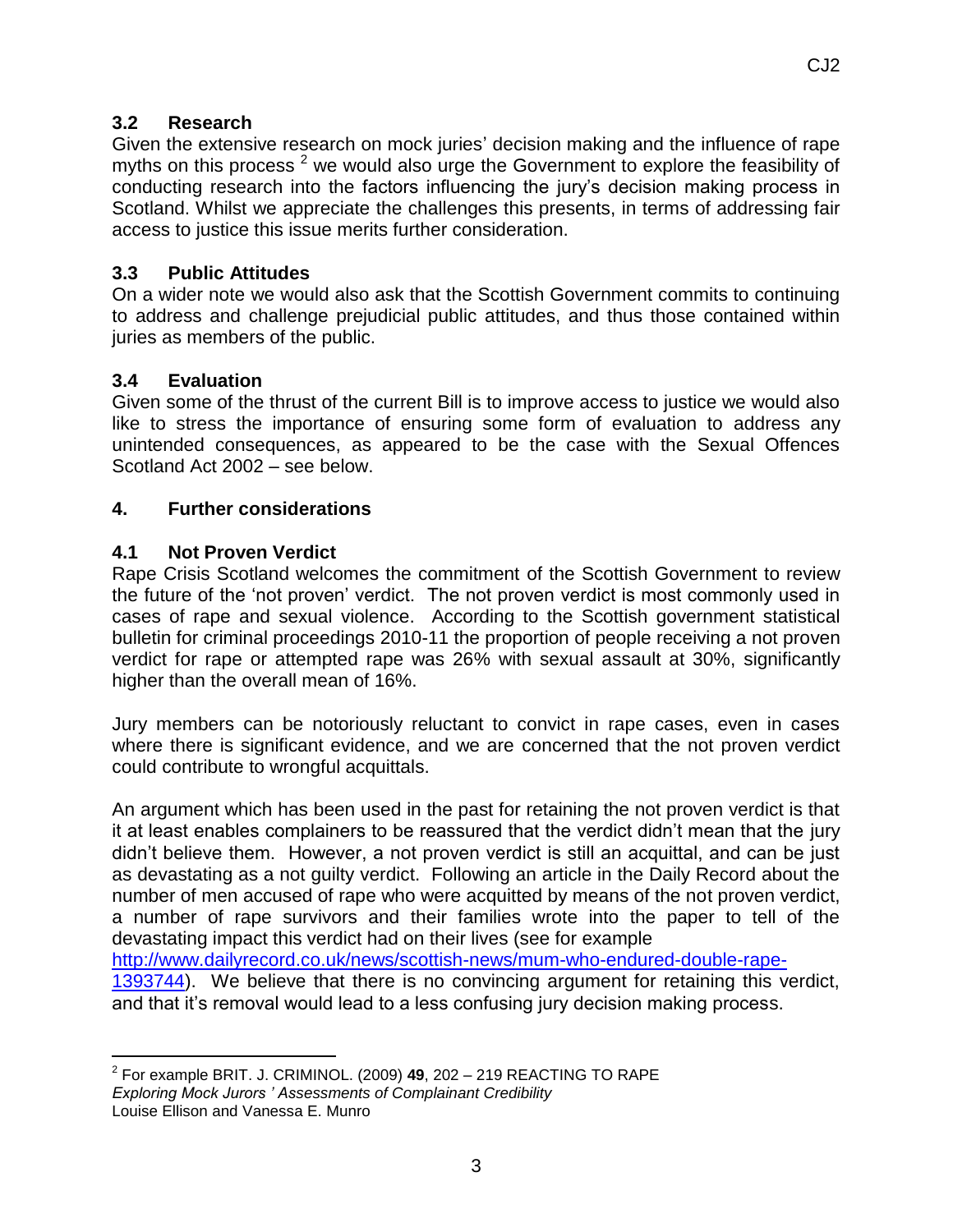#### **4.2 Sexual History Evidence**

Whilst it is a matter not expressly covered by the Bill Rape Crisis Scotland would like to highlight our continued concern about the use of Sexual History evidence in Sexual offence cases.

The previous consultation document stated that the provisions of the Sexual Offences (Scotland) Act 2002 relating to sexual history and character evidence "help to ensure that complainers in sexual offence cases cannot be subjected to potentially distressing cross-examination relating to their personal life or sexual history where this is irrelevant to the charge before the court."

In 2007, the Scottish Government published an independent examination  $3$  of the effectiveness of these provisions, which found that rather than restricting the introduction of this type of evidence, the legislation had actually led to its increase:

- 72% of trials featured an application to introduce sexual history or character evidence
- Only 7% of these applications were refused
- The Crown rarely objected to defence applications to introduce this type of evidence

We are aware from research that the use of sexual history evidence can have a negative impact both on the experience of the complainer and also on the possible outcome of the case. The research mentioned previously<sup>4</sup> highlights that 15% of the general public believe a woman is at least partly responsible for being raped if she is known to have had many sexual partners.

This evaluation is now 5 years old, and guidance has since been introduced within the Crown Office advocating a 'robust' approach to applications to introduce sexual history and character evidence. However, in the absence of any current data about what is happening with the use of this type of evidence, we cannot share the confidence of the Scottish Government in the effectiveness of the legislation in protecting complainers.

We consider that there is a clear need to commission further research in this area, to enable us to obtain an up to date picture of whether or not the legislation is protecting complainers in the manner which the Scottish Parliament intended when it passed the legislation. In the interim we would ask that clear and accurate data is made available on the use of sexual history evidence as well as medical and sensitive records in sexual crimes cases. Research is clear on these and other factors such as mental health concerns or self harm as influential factors in jurors' perceptions of witness credibility. Having accurate factual information would allow fuller scrutiny of the court process and a clearer understanding of the influential factors in sexual crime cases outcomes.

<sup>&</sup>lt;sup>3</sup><br><http://www.scotland.gov.uk/Resource/Doc/197710/0052889.pdf><br>1 http://www.scotland.gov.uk/Resource/Doc/222221/0062563.pdf

<http://www.scotland.gov.uk/Resource/Doc/232321/0063563.pdf>